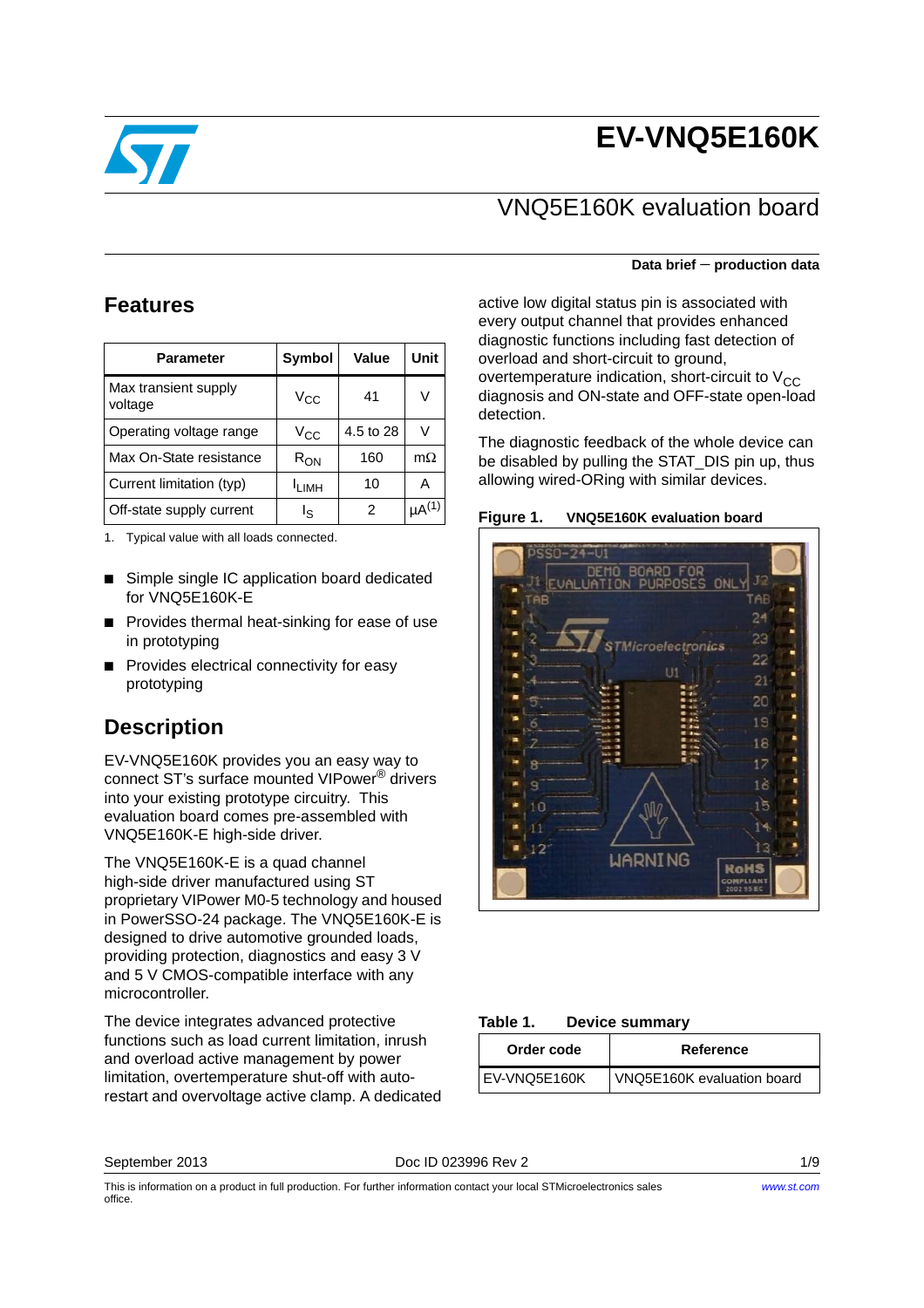### **1 Design recommendations**

This evaluation board provides mounting solution and some heat sinking capability for prototype development, but there are still external components that are required to make these devices work in any application. For further information on how the evaluation board has to be used you can refer to the AN4212 (see *[Appendix A: Reference documents](#page-6-0)*).

*[Figure 2](#page-1-0)* illustrates the necessary components for any application.



<span id="page-1-0"></span>**Figure 2. VNQ5E160K evaluation board**

ST has produced a user manual for safe designs using ST's VIPower devices. This is UM1556 (see *[Appendix A: Reference documents](#page-6-0)*). UM1556 is a VIPower Hardware design guide that provides all necessary information to successfully design your circuit using our VIPower drivers.

All designs have different needs and requirements. Whatever design you decide to use, it will still need to be verified in order to meet your application specifications. ST implies no guarantee or warranty (see *[Appendix A: Reference documents](#page-6-0)*).

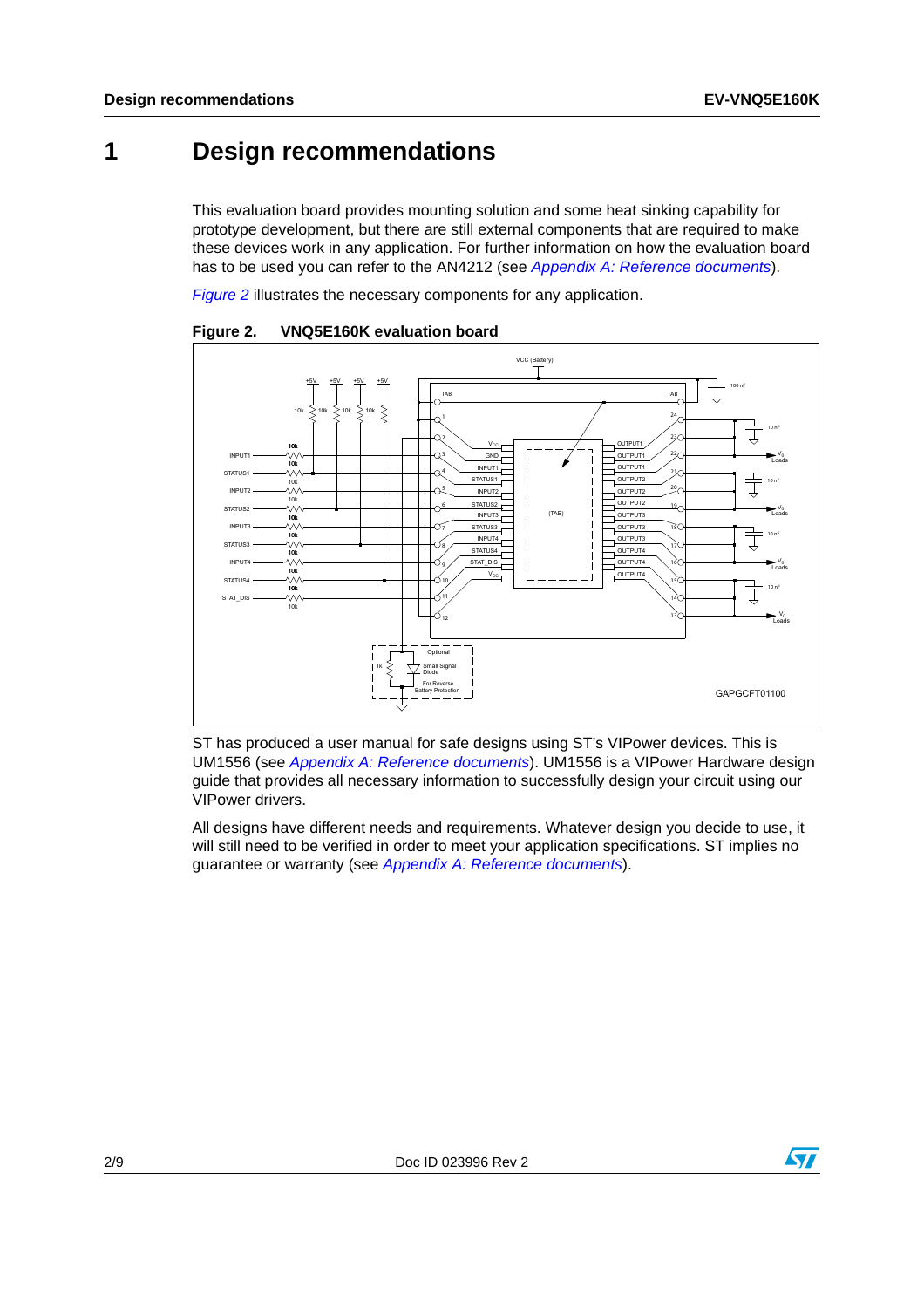## **2 Thermal data**

| Table 2. | VNQ5E160K-E thermal data |  |
|----------|--------------------------|--|
|          |                          |  |

| <b>Symbol</b> | <b>Parameter</b>                          | Max. value | Unit |
|---------------|-------------------------------------------|------------|------|
| ີ`thi-amb     | Thermal resistance junction-ambient (MAX) | 30.5       | °C/W |

#### Table 3. **PCB specifications**

| <b>Parameter</b>        | Value         | Unit |
|-------------------------|---------------|------|
| Board dimensions        | 38 x 43       | mm   |
| Number of Cu layer      | 2             |      |
| Layer Cu thickness      | 70            | μm   |
| Board finish thickness  | $1.6 + - 10%$ | mm   |
| <b>Board Material</b>   | FR4           |      |
| Thermal vias separation | 1.2           | mm   |
| Thermal vias diameter   | 0.3 / 0.08    | mm   |

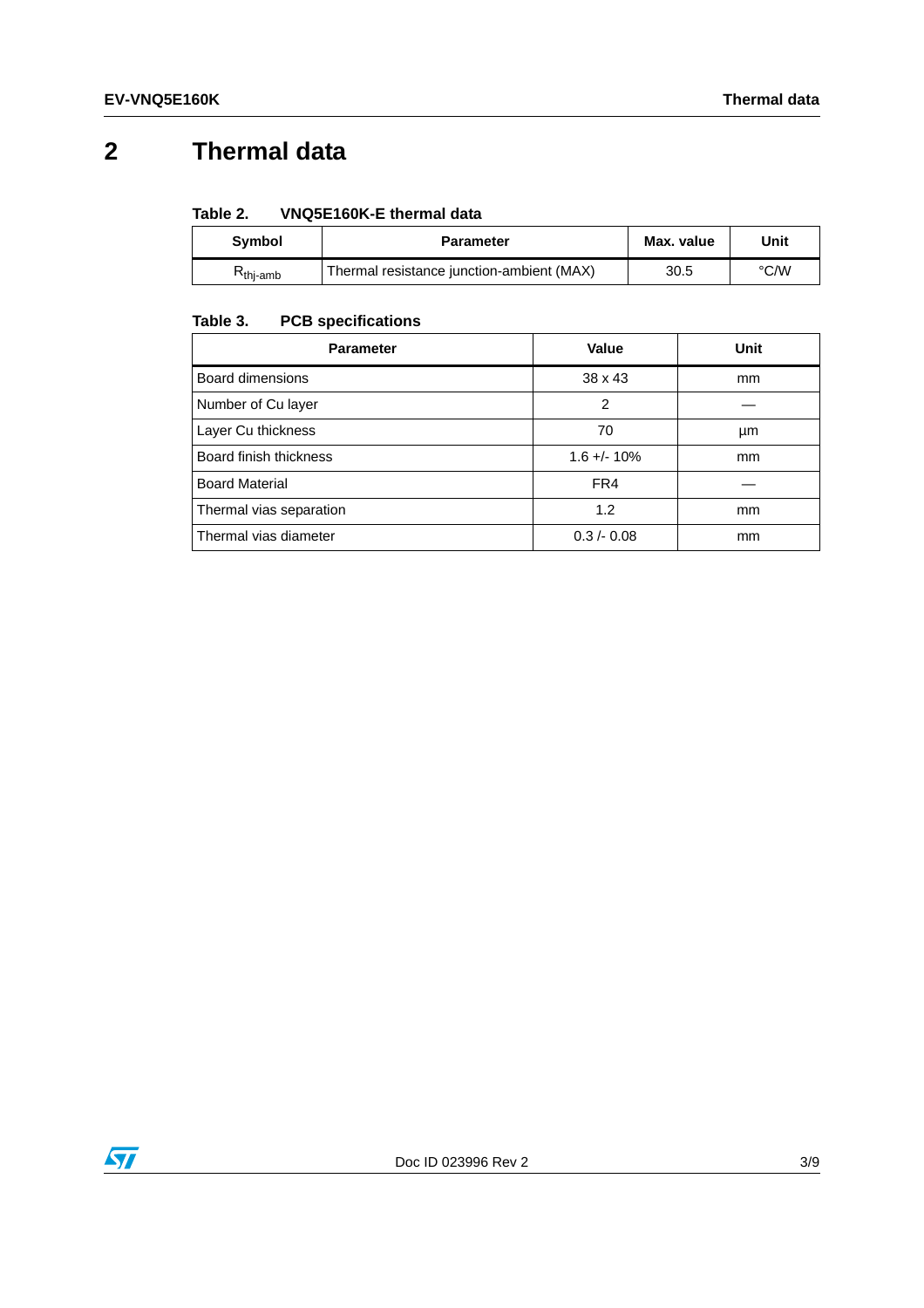## **3 Board connector reference**



#### **Figure 3. Board layout**

#### Table 4. **Board connector specification**

| <b>Connector</b> | <b>Board lead number</b> | Device pin function(1) |  |
|------------------|--------------------------|------------------------|--|
| J1               | <b>TAB</b>               | $V_{CC}$               |  |
| J1               | $\mathbf{1}$             | $V_{\rm CC}$           |  |
| J1               | $\mathbf{2}$             | GND                    |  |
| J1               | 3                        | INPUT1                 |  |
| J1               | $\overline{\mathbf{4}}$  | STATUS1                |  |
| J1               | 5                        | INPUT2                 |  |
| J1               | 6                        | STATUS2                |  |
| J1               | $\overline{7}$           | INPUT3                 |  |
| J1               | 8                        | STATUS3                |  |
| J1               | 9                        | <b>INPUT4</b>          |  |
| J1               | 10                       | STATUS4                |  |
| J1               | 11                       | STAT_DIS               |  |
| J1               | 12                       | $V_{CC}$               |  |
| J2               | <b>TAB</b>               | $V_{\rm CC}$           |  |
| J2               | 13                       | OUTPUT4                |  |
| J2               | 14                       | OUTPUT4                |  |
| J2               | 15                       | OUTPUT4                |  |

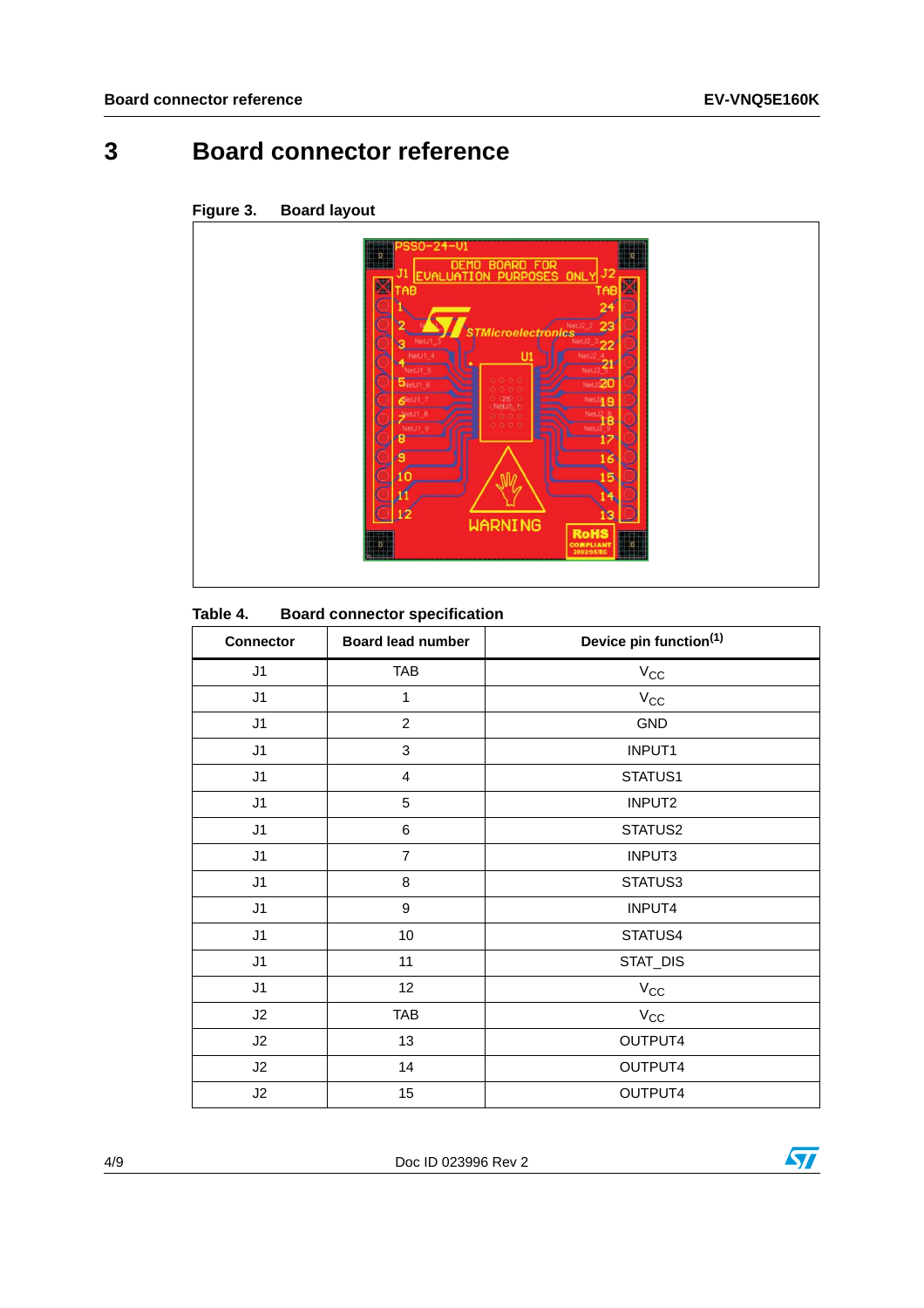| .                |                          |                                    |  |
|------------------|--------------------------|------------------------------------|--|
| <b>Connector</b> | <b>Board lead number</b> | Device pin function <sup>(1)</sup> |  |
| J <sub>2</sub>   | 16                       | OUTPUT3                            |  |
| J2               | 17                       | OUTPUT3                            |  |
| J2               | 18                       | OUTPUT3                            |  |
| J2               | 19                       | OUTPUT2                            |  |
| J2               | 20                       | OUTPUT2                            |  |
| J2               | 21                       | OUTPUT2                            |  |
| J2               | 22                       | OUTPUT <sub>1</sub>                |  |
| J <sub>2</sub>   | 23                       | OUTPUT <sub>1</sub>                |  |
| J2               | 24                       | OUTPUT1                            |  |

**Table 4. Board connector specification (continued)**

1. For further clarification on pin functions please refer to the related datasheet (see *[Appendix A: Reference](#page-6-0)  [documents](#page-6-0)*).

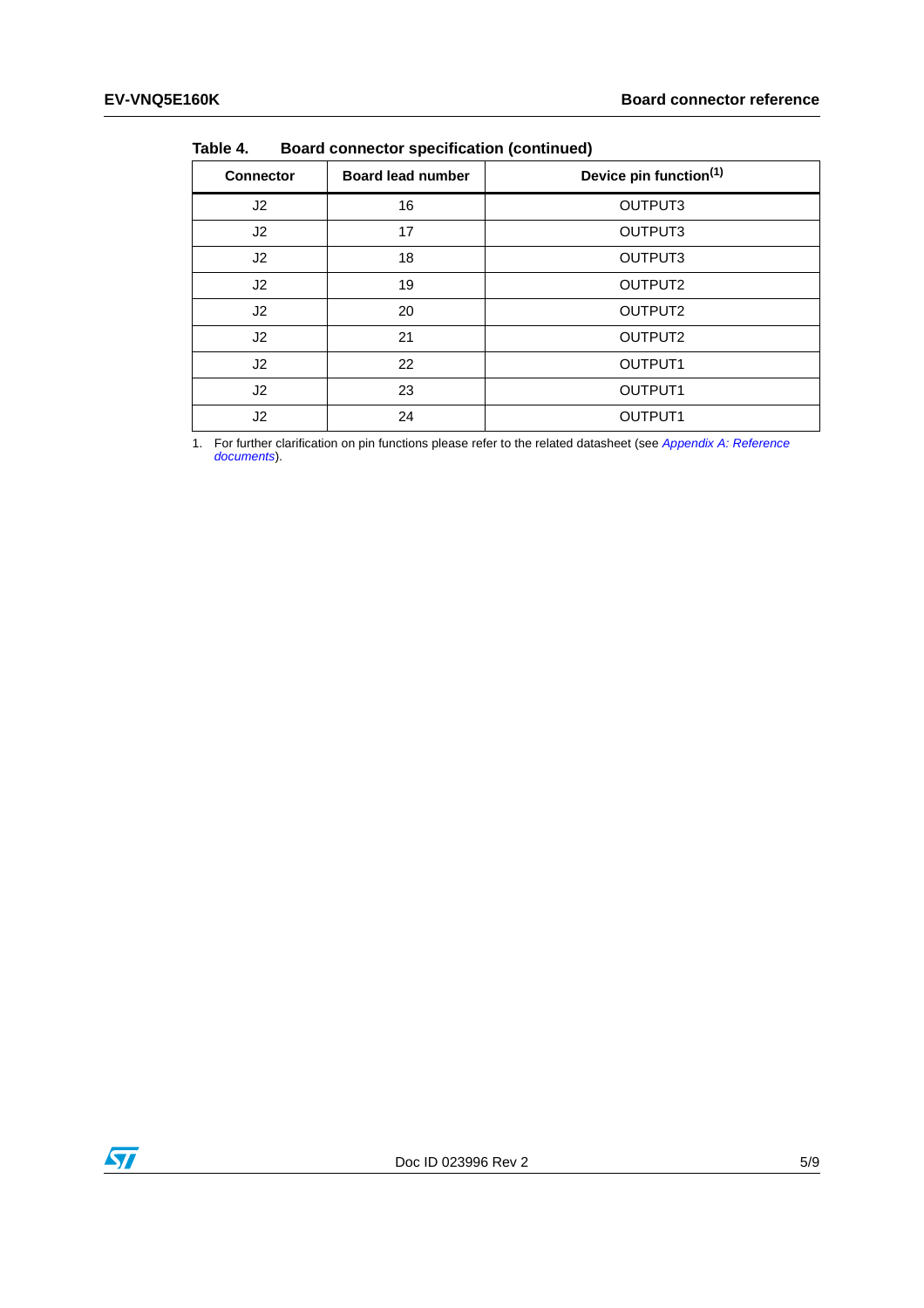## **4 Package information**

## **4.1 ECOPACK® packages**

In order to meet environmental requirements, ST offers these devices in different grades of ECOPACK® packages, depending on their level of environmental compliance. ECOPACK® specifications, grade definitions and product status are available at: www.st.com.

ECOPACK® is an ST trademark.

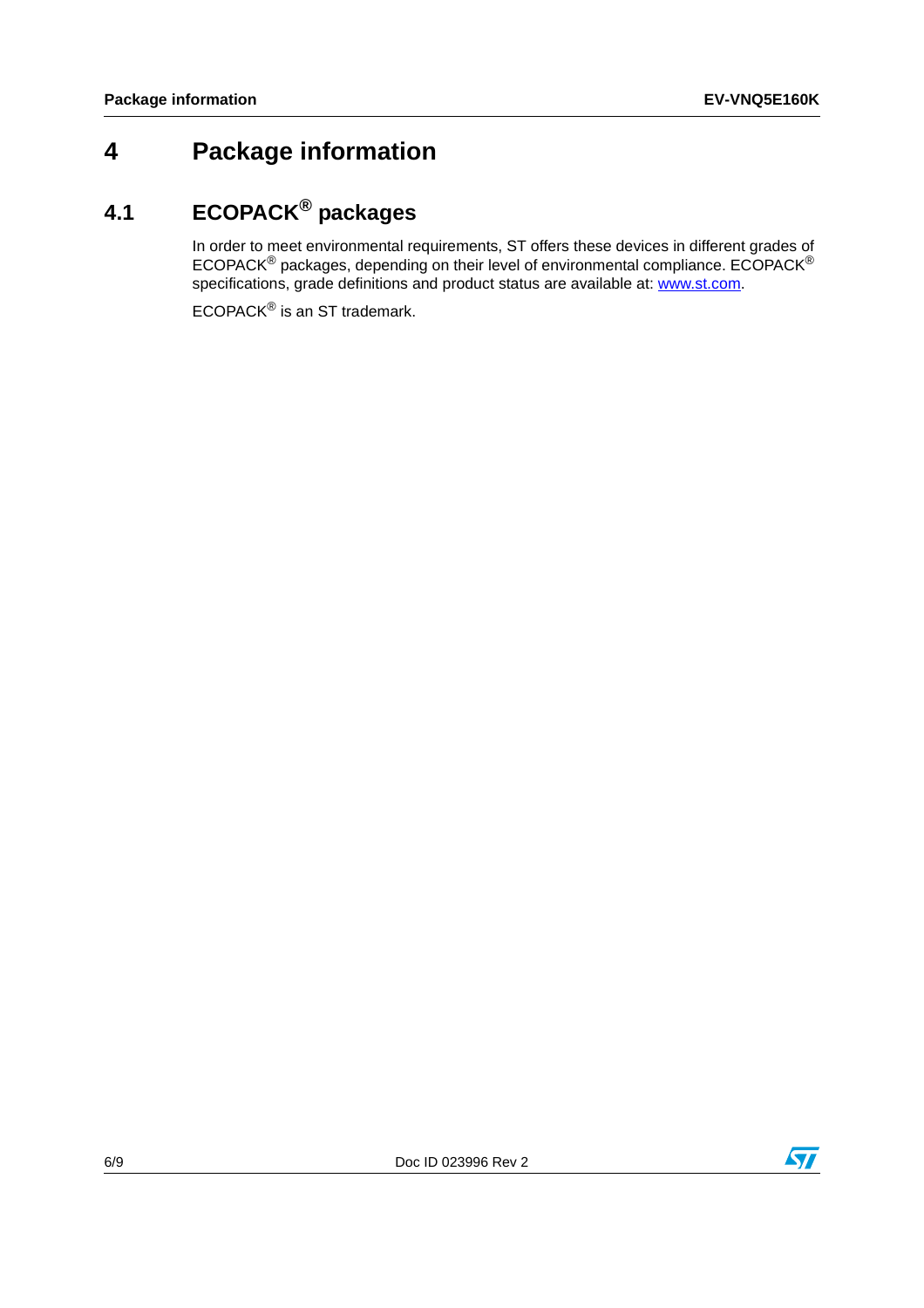## <span id="page-6-0"></span>**Appendix A Reference documents**

- 1. Quad channel high side driver for automotive applications (VNQ5E160K-E, DocID 14471)
- 2. VIPower M0-5 and M0-5Enhanced high-side drivers (UM1556, DocID 023520)
- 3. PowerSSO-24 devices evaluation bord (AN4212, DocID 023983)
- 4. Evaluation Product Licence Agreement on www.st.com

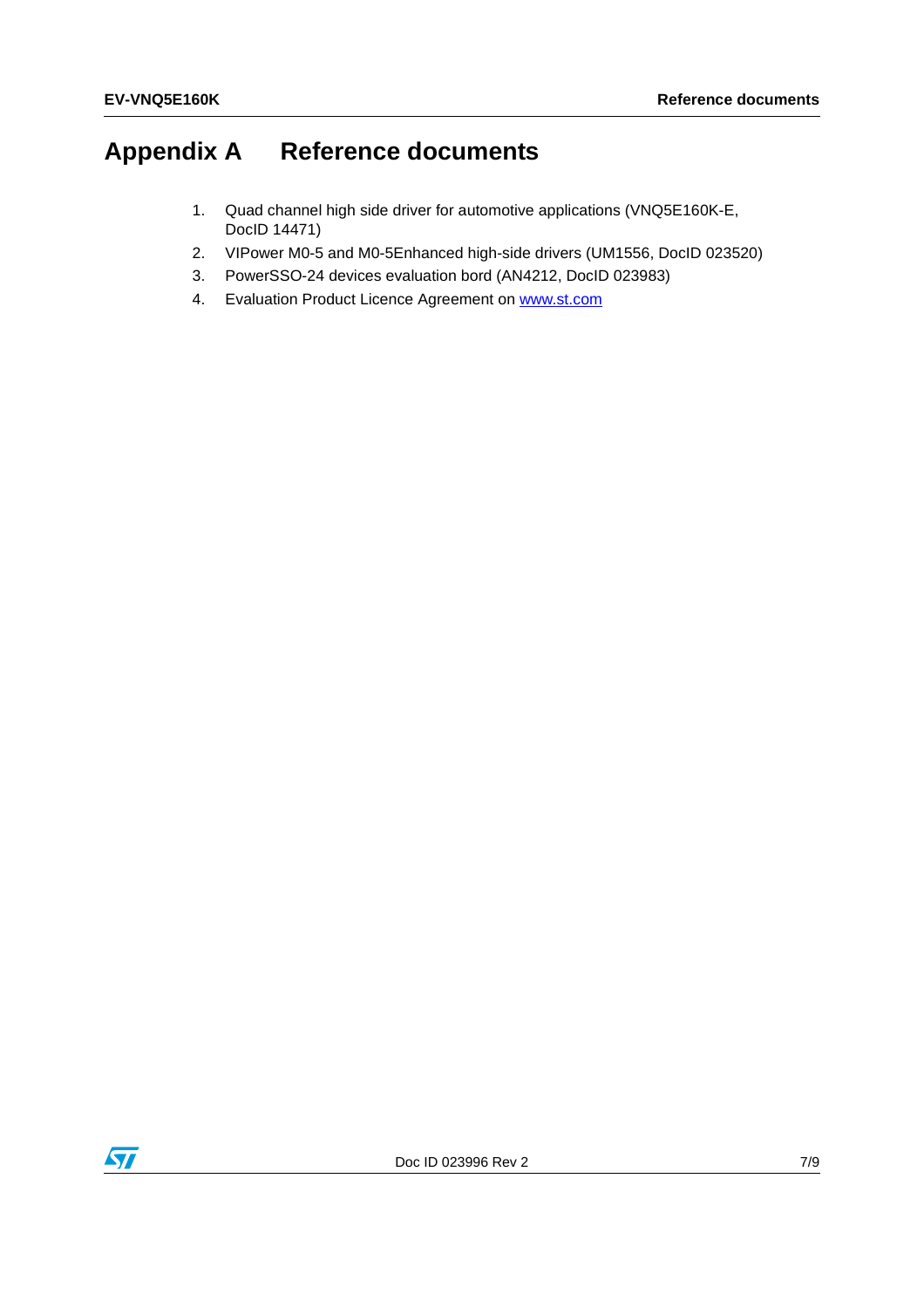# **Revision history**

| Table 5. | <b>Document revision history</b> |  |  |
|----------|----------------------------------|--|--|
|----------|----------------------------------|--|--|

| <b>Date</b> | <b>Revision</b> | <b>Changes</b>      |
|-------------|-----------------|---------------------|
| 29-Nov-2012 |                 | Initial release.    |
| 16-Sep-2013 |                 | Updated disclaimer. |



 $\overline{\mathbf{H}}$